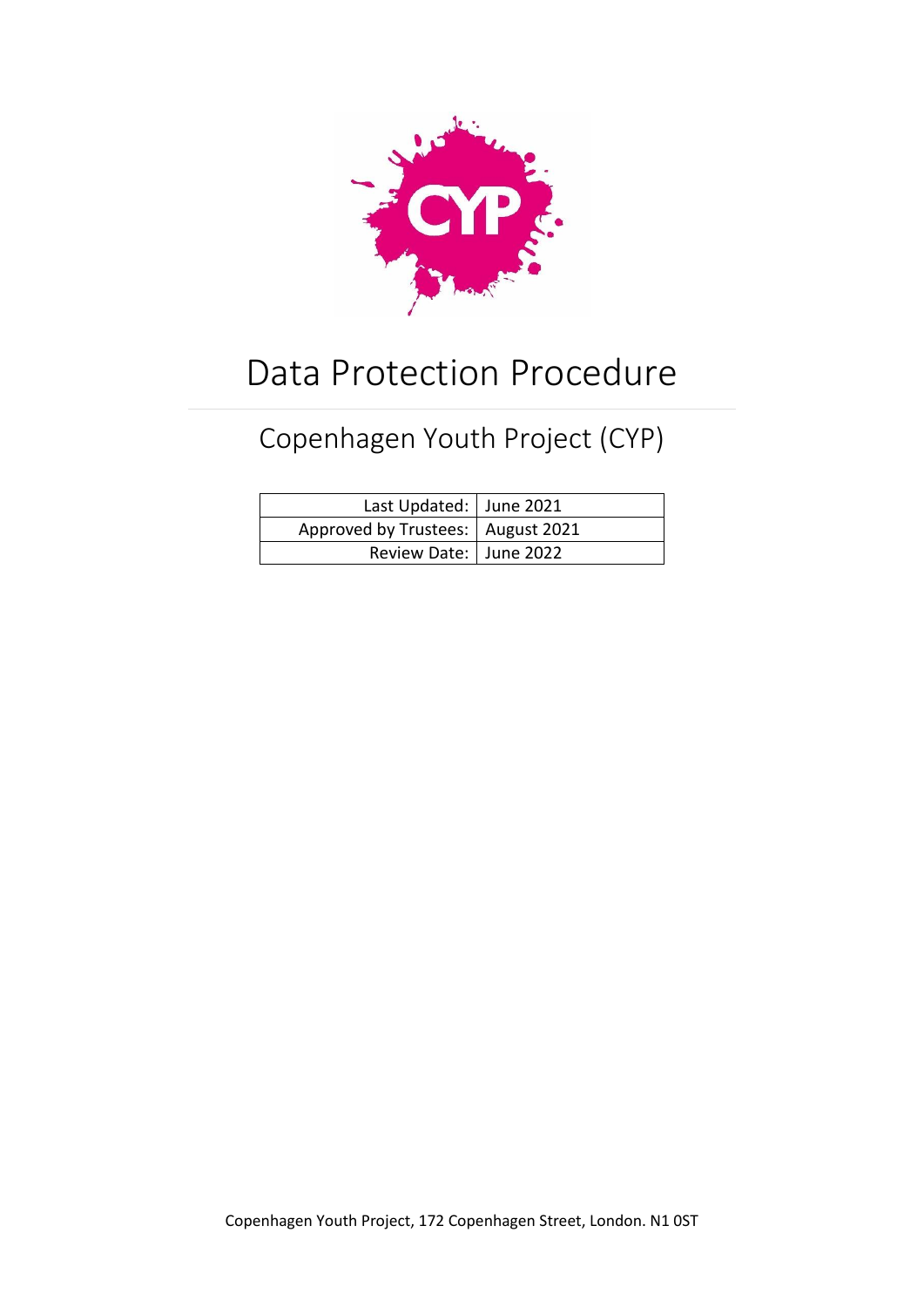# **Statement**

Copenhagen Youth Project (CYP), the Data Controller needs to use certain types of personal information on for example Youth members and Parents and others with whom it communicates. In addition, it may occasionally be required by statute to collect and use certain types of information to comply with the requirements of external bodies.

CYP recognises the importance of the correct and lawful treatment of personal data. All personal data, whether it is held on paper, on computer or other media, will be subject to the appropriate legal safeguards as specified in the General Data Protection Regulation 2017

CYP fully endorses and adheres to the eight principles of the GDPR. These principles specify the legal conditions that must be satisfied in relation to obtaining, handling, processing, transportation and storage of personal data. Employees and any others who obtain, handle, process, transport and store personal data for CYP must adhere to these principles.

# The Principles

The principles require that personal data shall:

- 1. Be processed fairly and lawfully and shall not be processed unless certain conditions are met.
- 2. Be obtained for a specified and lawful purpose and shall not be processed in any manner incompatible with that purpose.
- 3. Be adequate, relevant and not excessive for those purposes.
- 4. Be accurate and where necessary, kept up to date.
- 5. Not be kept for longer than is necessary for that purpose.
- 6. Be processed in accordance with the data subject's rights.
- 7. Be kept secure from unauthorised or unlawful processing and protected against accidental loss, destruction or damage by using the appropriate technical and organisational measures.
- 8. Not be transferred to a country or territory outside the European Economic Area, unless that country or territory ensures an adequate level of protection for the rights and freedoms of data subjects in relation to the processing of personal data.

Data Officer: If you have any queries please contact our Data Officer:

| Name:       | Position:                   | Contact:           |
|-------------|-----------------------------|--------------------|
| Theo Thomas | Finance & Personnel Manager | theo@cyproject.org |

#### Maintaining Confidentiality

CYP will treat all your personal information as private and confidential and not disclose any data about you to anyone other than the Trustees of CYP to facilitate the administration and day-to-day running of the project. All CYP staff and volunteers who have access to Personal Data will be required to agree to sign a Confidentiality Policy and a Data Protection Policy.

There are four exceptional circumstances to the above permitted by law:

- 1. Where we are legally compelled to do so.
- 2. Where there is a duty to the public to disclose.
- 3. Where disclosure is required to protect your interest.
- 4. Where disclosure is made at your request or with your consent.

#### Use of Personal Information

CYP will use your data for three main purposes: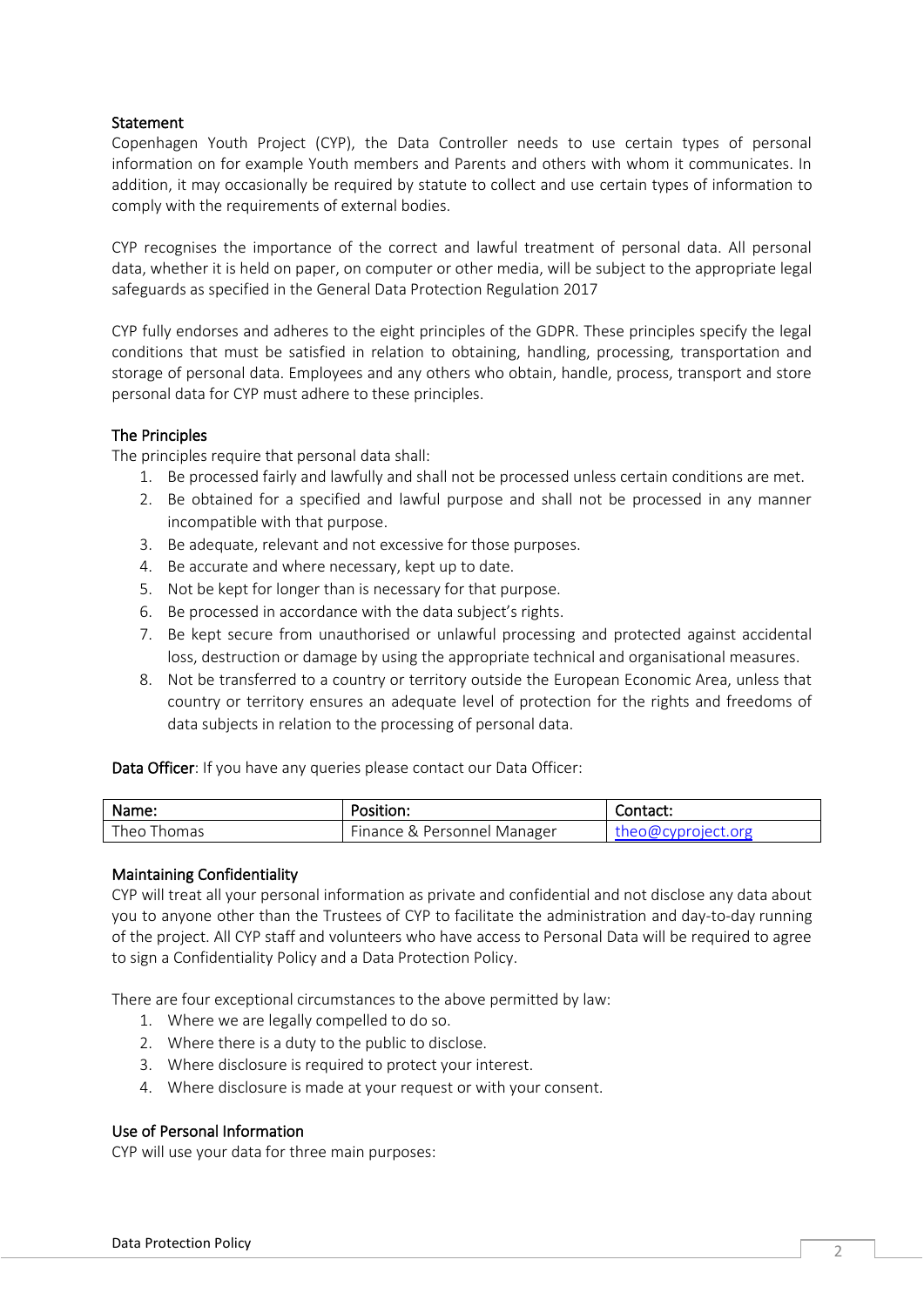- 1. The day-to-day administration of CYP. We work in liaison with relevant professionals and agencies outside the project to meet children's specific needs. We will only share information if requested by law.
- 2. Contacting you to keep you informed of CYP activities and events and external activities that we think may be of interest to you.
- 3. Statistical analysis; gaining a better understanding of CYP demographics.

N.B. although collated CYP data may be passed to a third party (funders), such as number of small groups or small group's attendance, no personal data will be disclosed.

# Upshot Database

Information contained on the database will not be used for any other purposes than set out in this section. The database is accessed through the cloud and therefore, can be accessed through any computer or smart device with internet access. The server for the database is maintained and held by the Football Foundation.

- 1. Access to the database is strictly controlled through the use of name specific passwords, which are selected by the individual.
- 2. Those authorised to use the database only have access to their specific area of use within the database. This is controlled by the Data Controller and other specified administrators. These are the only people who can access and set these security parameters.
- 3. People who will have secure and authorised access to the database include CYP Staff & data in-putters (Mentors & Volunteers).
- 4. The database will NOT be accessed by any authorised users outside of the UK, in accordance with the Data Protection Act, unless prior consent has been obtained from the individual whose data is to be viewed.
- 5. All access and activity on the database is logged and can be viewed by the Database Controller.
- 6. Subject Access all individuals who are the subject of personal data held by CYP are entitled to:
	- Subject Consent The need to process data for normal purposes has been communicated to all data subjects. Ask what information CYP holds about them and why.
	- Ask how to gain access to it.
	- Be informed how to keep it up to date.
	- Be informed what CYP is doing to comply with its obligations under the 1988 Data Protection Act.
- 7. Personal information will not be passed onto any third parties outside of CYP.

#### Rights to Access Information

Employees and other subjects of personal data held by CYP have the right to access any personal data that is being held in certain manual filing systems. This right is subject to certain exemptions. Personal Information may be withheld if the information relates to another individual.

Any person who wishes to exercise this right should make the request in writing to the CYP Data Officer, using the standard letter which is available online from [www.ico.gov.uk.](http://www.ico.gov.uk/)

If personal details are inaccurate, they can be amended upon request.